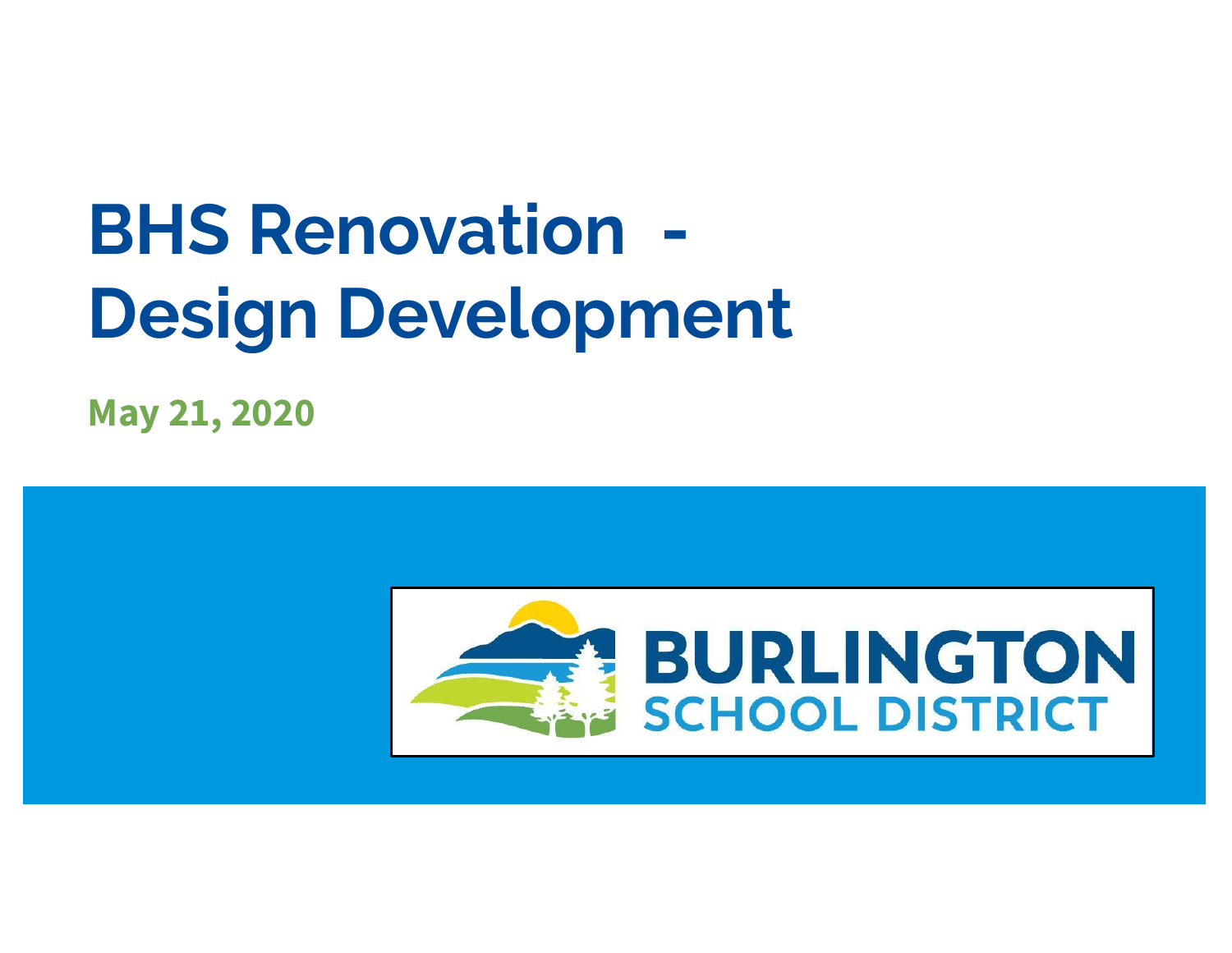#### BCOC Agenda

BCOC (Building Construction Oversight Committee) Thursday, May 21, 2020 5:30 – 7:00 PM Zoom: https://us02web.zoom.us/j/88242482016

|                                                        | <b>Duration</b> | <b>Elapsed Time</b> |
|--------------------------------------------------------|-----------------|---------------------|
| • Introduction - Tom Peterson, Owner's Project Manager | 5               | 5                   |
| • Design Development Schedule Review                   | 15              | 20                  |
| o BCOC Member Q&A                                      | 10              | 30                  |
| • Asbestos / PCB update                                | 15              | 45                  |
| o BCOC Member Q&A                                      | 10              | 55                  |
| • Permitting schedule update                           | 10              | 65                  |
| o BCOC Member Q&A                                      | 10              | 75                  |
| • Public comments and questions                        | 15              | 90                  |

(Note: In the interest of time, individuals will be limited to

2 minutes to deliver their comments and/or questions.)

Total Allotted Time: 90 Minutes (5:30 – 7:00) Next BCOC Meeting: Thursday, June 18, 2020 via Zoom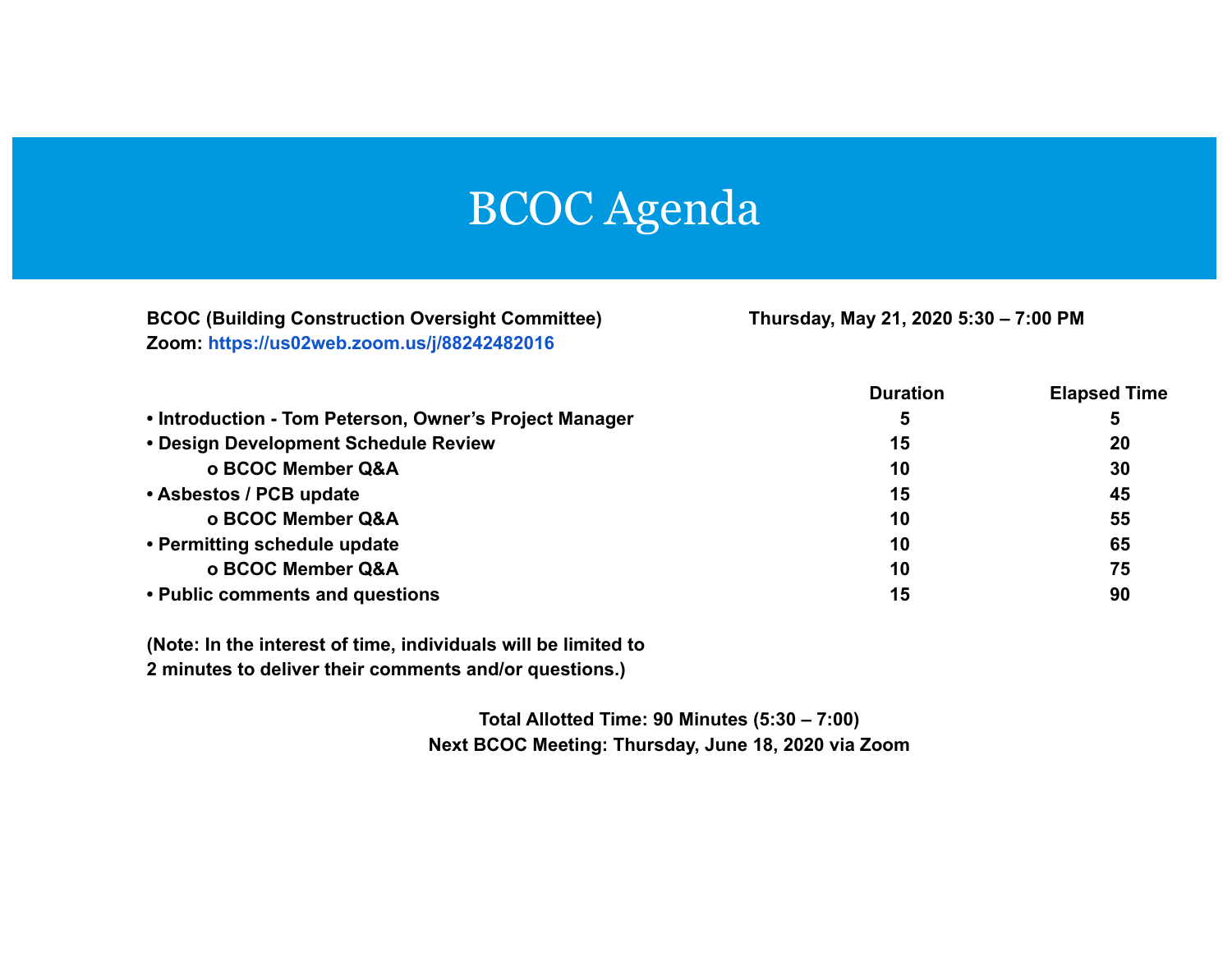### Schematic Design

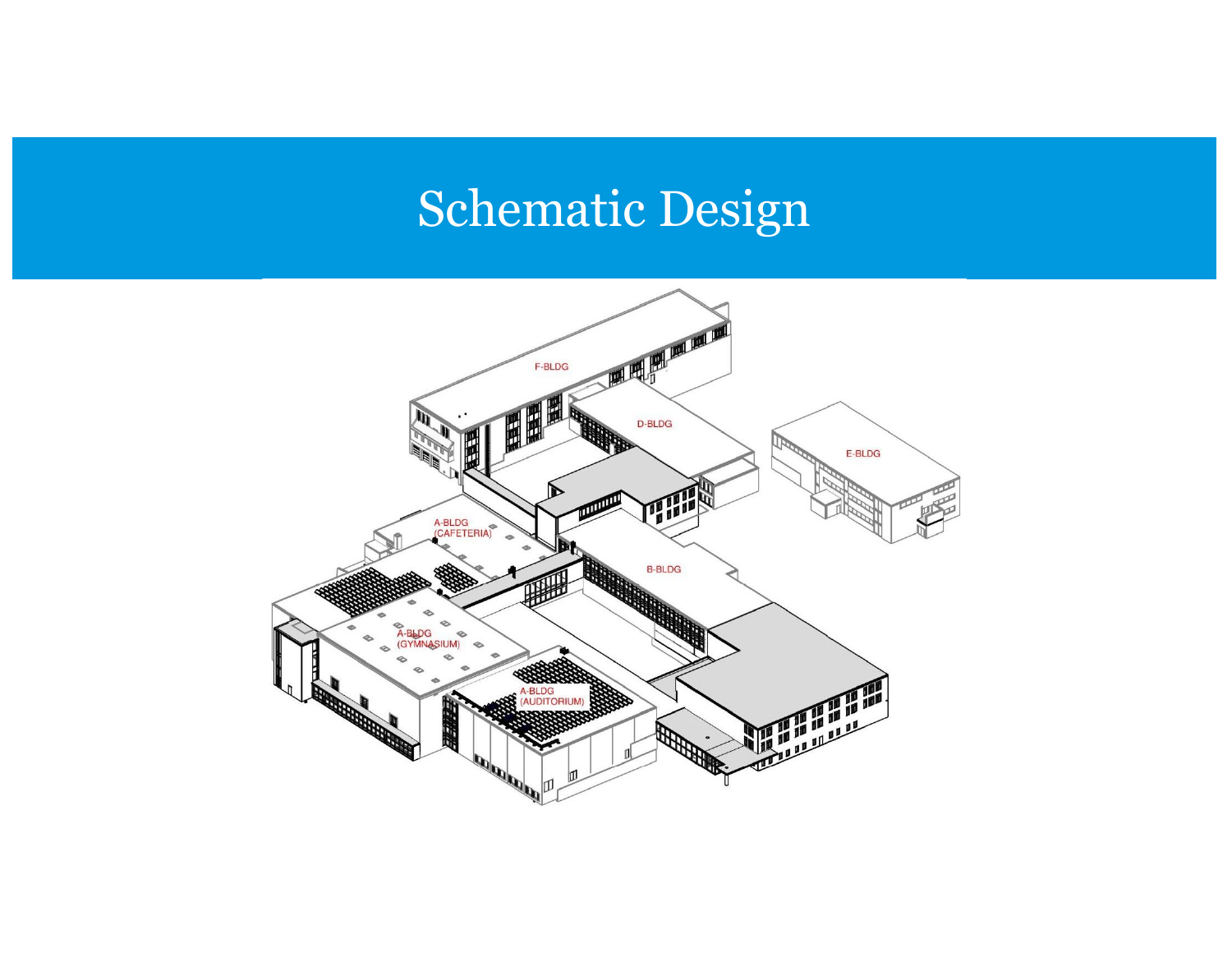#### Design Development Schedule

- ● City of Burlington Sketch Plan Review:
	- ○Application 6/10/2020
	- Burlington TRC Committee Meetings
	- $\circ$ Sketch Plan Review Hearing - 7/10/2020
- ● Final Owner Decisions - 6/15 - 8/1/2020
	- ○HVAC System, Interior Finishes, PCBs, Alternates, etc.
- ●Site Plan Revisions
- ●City of Burlington NPA Meetings (Citywide, via Zoom, date TBD)
- ●DD Code Review
- ●BHS Department Meetings to review space needs - 5/1 - 6/15/2020
- ●Submit Zoning Application - 8/19/2020
- ●Conservation Board - 9/14/2020
- $\bullet$ DRB Hearing - 10/6/2020
- ●100% Design Development Estimate Set to CM & 3rd Party (October 2020, 4 weeks)
- ●Receive 100% DD Estimate, Review/Reconcile, Scope Adjustments - Mid-November 2020

NOTE: Dates are approximate and subject to change.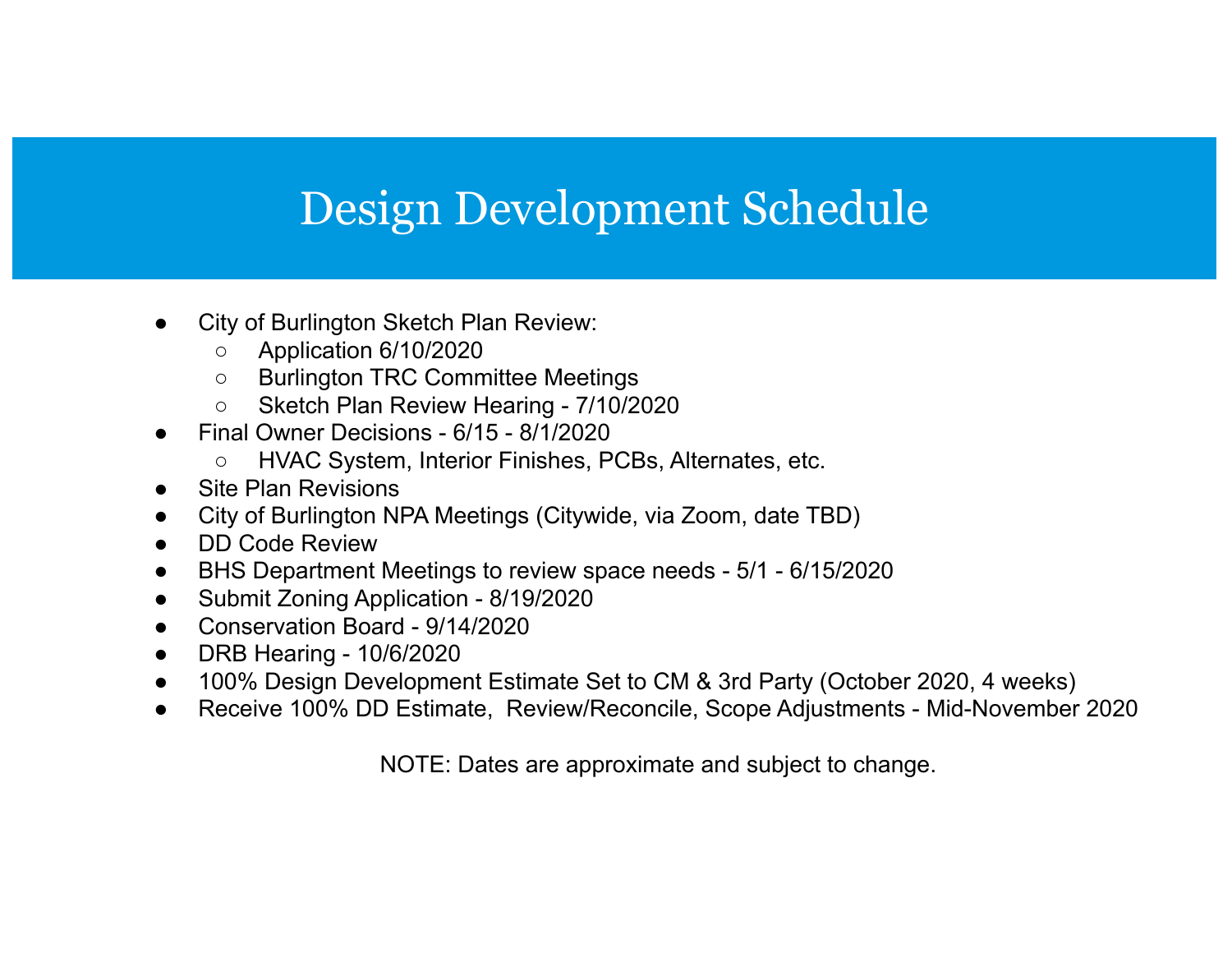#### Asbestos / PCB Update

- ● 3rd party consultant
	- $\circ$ Hired in March
	- $\circ$ Documents sent in March / April
	- $\circ$ Initial document review completed
	- $\circ$ Initial coordination meeting with local environmental consultant completed
	- $\circ$ 3rd party preliminary report issued
	- $\circ$ Additional investigative tasks identified
	- $\bigcirc$ Abatement strategy schedule being developed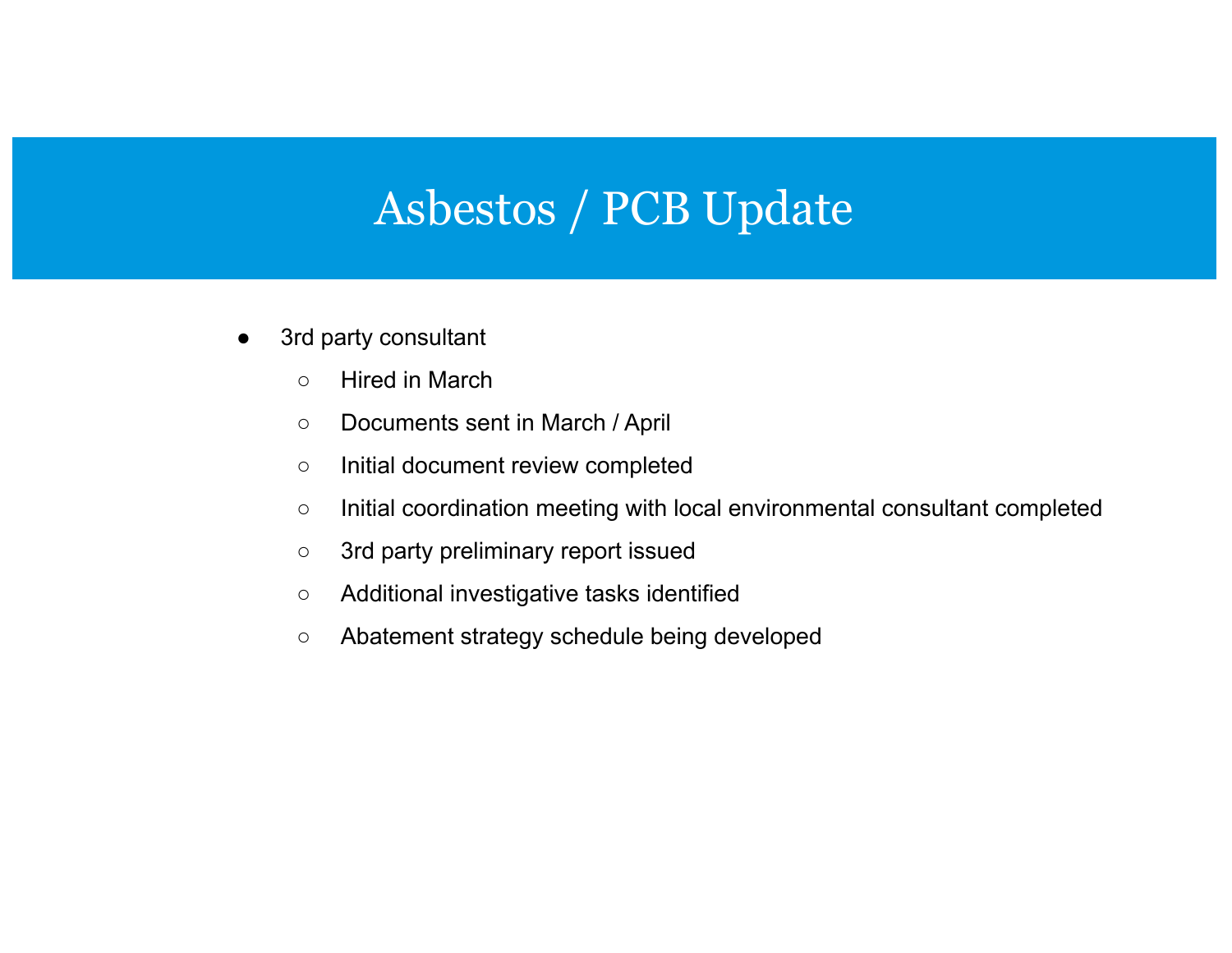#### Permit Schedule

| <b>Sketch Plan Application</b>             | 6/10/2020         |
|--------------------------------------------|-------------------|
| <b>City Department Preliminary Reviews</b> | $6/1 - 6/30/2020$ |
| <b>Technical Review Committee</b>          | 7/9/2020          |
| <b>Sketch Plan Review</b>                  | 7/21/2020         |
| <b>Submit Zoning Application</b>           | 8/19/2020         |
| <b>DAB Hearing</b>                         | 9/8/2020          |
| <b>Conservation Board Hearing</b>          | 9/14/220          |
| <b>DRB Hearing</b>                         | 10/6/2020         |
| <b>Zoning Permit Issued</b>                | 12/4/2020         |